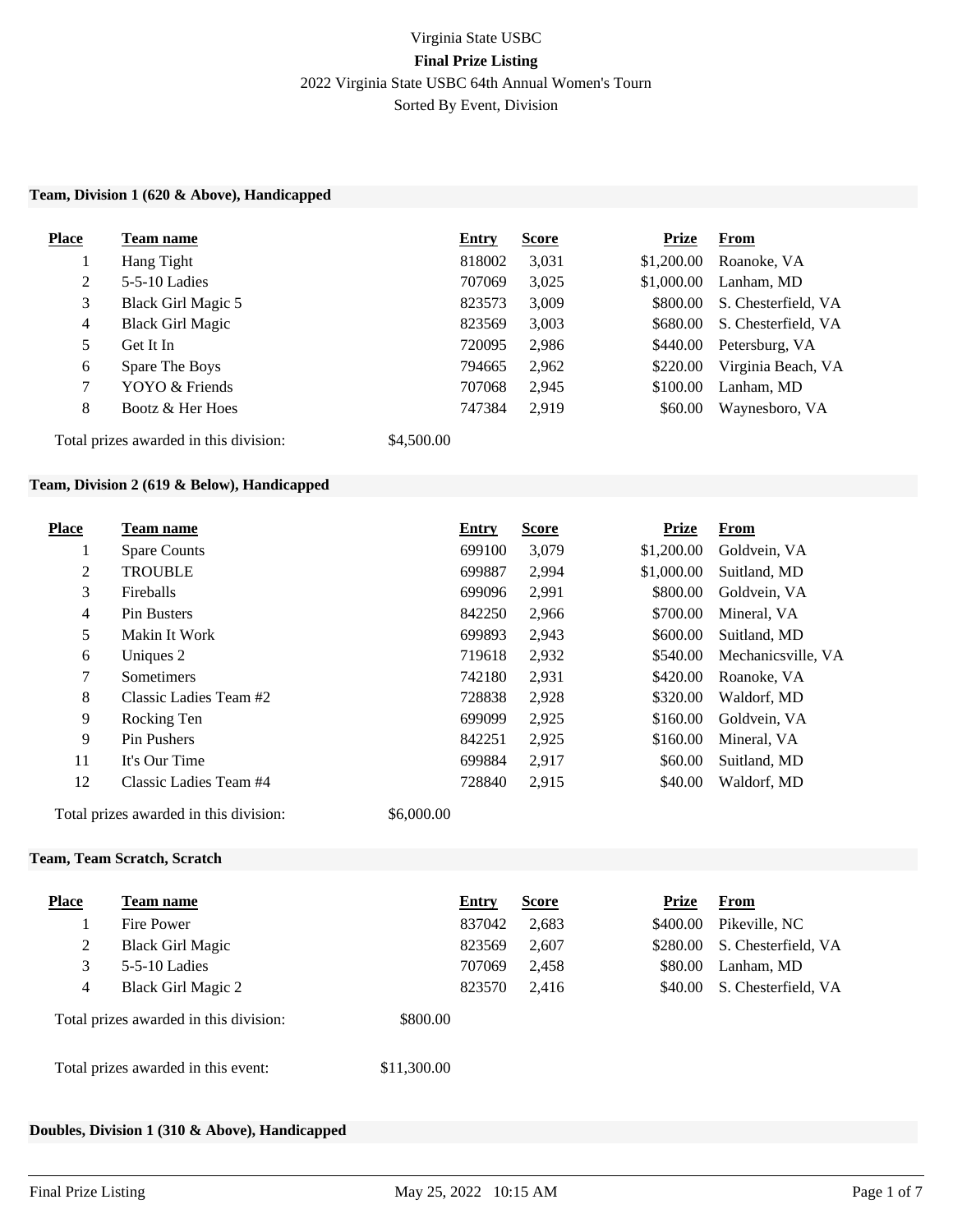# 2022 Virginia State USBC 64th Annual Women's Tourn

Sorted By Event, Division

| <b>Place</b>   | <b>Team name</b>                                        | <b>Entry</b> | <b>Score</b> | <u>Prize</u> | <u>From</u>        |
|----------------|---------------------------------------------------------|--------------|--------------|--------------|--------------------|
| 1              | Whittle, Bailey G / Waldron, Kaylee N                   | 794665       | 1,570        | \$520.00     | Virginia Beach, VA |
| 2              | Turner, Brenda J / Horn, Robyn R                        | 707071       | 1,558        | \$480.00     | Lanham, MD         |
| 3              | Cox, Anita B / McDonald, Eugenia A                      | 707076       | 1,522        | \$450.00     | Lanham, MD         |
| $\overline{4}$ | Blackshear, Anjanette D / Waller, Charlene (Ulari)<br>R | 707072       | 1,519        | \$420.00     | Lanham, MD         |
| 5              | Brown, Charita L / Hock, Sara A                         | 759817       | 1,518        | \$380.00     | RICHMOND, VA       |
| 6              | Hawkins, Barbara A / Randolph, Cheryl R                 | 707076       | 1,495        | \$350.00     | Lanham, MD         |
| 7              | Peck, Linda N / Roath, Peggy W                          | 699088       | 1,491        | \$305.00     | Goldvein, VA       |
| 7              | Cox, Jeanette M / Lewis, Sharon F                       | 800850       | 1,491        | \$305.00     | Richmond, VA       |
| 9              | Queen, Karen S / Williams, Felicia A                    | 699886       | 1,476        | \$250.00     | Suitland, MD       |
| 10             | Talley, Erica L / Bailey, Nikki T                       | 707067       | 1,473        | \$200.00     | Lanham, MD         |
| 10             | Carter, Melvina / Silas, Denise I                       | 707068       | 1,473        | \$200.00     | Lanham, MD         |
| 12             | Diggs-Burrell, Theresa L / Richardson, Princess         | 707070       | 1,465        | \$150.00     | Lanham, MD         |
| 13             | Anaya, Briana R / Coulson, Whitney B                    | 704286       | 1,462        | \$105.00     | Newport News, VA   |
| 13             | Cunningham, Valerie L / Wright, Stephanie C             | 736548       | 1,462        | \$105.00     | Midlothian, VA     |
| 15             | Bellemare, Jennifer L / Chumley-Brockner,<br>Sherry E   | 699102       | 1,461        | \$40.00      | Goldvein, VA       |
| 15             | Coffey, Danielle L / Coffey, Wendy D                    | 747384       | 1,461        | \$40.00      | Waynesboro, VA     |
|                | Total prizes awarded in this division:<br>\$4,300.00    |              |              |              |                    |

#### **Doubles, Division 2 (309 & Below), Handicapped**

| <b>Place</b>   | <b>Team name</b>                                | <b>Entry</b> | <b>Score</b> | <b>Prize</b> | <b>From</b>         |
|----------------|-------------------------------------------------|--------------|--------------|--------------|---------------------|
| 1              | Ramey, Ashley L / Latimore, Patricia M          | 699884       | 1,572        | \$520.00     | Suitland, MD        |
| 2              | McDowell, Brenda A / Keys, Sandra A             | 707074       | 1,567        | \$480.00     | Lanham, MD          |
| 3              | Harrison, Lorraine B / Nelson, Shirley A        | 699894       | 1,550        | \$468.00     | Suitland, MD        |
| $\overline{4}$ | Baylor, Gina H / Wilson, Jacqueline (Jacquie) A | 842248       | 1,533        | \$452.00     | Dumfries, VA        |
| 5              | Grajczyk, Bobbi J / Kehrer, Tracy A             | 751584       | 1,524        | \$430.00     | Waldorf, MD         |
| 6              | Gerdovich, Kate A / Reniere, Patricia R         | 842257       | 1,515        | \$420.00     | Centreville, VA     |
| 7              | Rahe, Cindy A / Crouse, Jennifer A              | 841492       | 1,509        | \$380.00     | Mt. Crawford, VA    |
| 8              | Padilla, Madonna / Jerard, Katherine M          | 750735       | 1,507        | \$360.00     | Warrenton, VA       |
| 9              | Burruss, Ernestine V / Starks, Beverly C        | 842246       | 1,500        | \$340.00     | Laurel, MD          |
| 10             | Russell, Kimberly A / Habron, Jacqueline L      | 842249       | 1,496        | \$310.00     | Mineral, VA         |
| 11             | Robinson, Gwen J / Jones, Cindy K               | 736549       | 1,492        | \$280.00     | Midlothian, VA      |
| 12             | Alexandropoulos, Chris / Tsengas, Kelly         | 715467       | 1,491        | \$250.00     | Richmond, VA        |
| 13             | Paulovich, Virginia B / Forte, Sara E           | 789069       | 1,487        | \$226.00     | Chesapeake, VA      |
| 14             | Jenkins, Sharon E / Parran, Jacquline           | 842245       | 1,484        | \$200.00     | Capitol Heights, MD |
| 15             | Petty, Tracy / Giles, Cindy A                   | 699100       | 1,482        | \$174.00     | Goldvein, VA        |
| 16             | Norton, Sandra M / Robertson, Sarah R           | 795303       | 1,478        | \$150.00     | Ft Washington, MD   |
| 17             | Foxworth, Rose C / Barbie, Karoline M           | 734291       | 1,477        | \$110.00     | Ashland, VA         |
| 17             | Richerson, Sheila S / Moss, Debbie V            | 719618       | 1,477        | \$110.00     | Mechanicsville, VA  |
| 19             | Ellis-Williams, Alice E / Hooker, Evelyn        | 842255       | 1,476        | \$70.00      | Fort Washington, MD |
| 20             | McOsker, Vanessa / Brown, Dana                  | 699100       | 1,474        | \$35.00      | Goldvein, VA        |
| 20             | Antignano, Kristen E / Grasz, Holly J           | 704288       | 1,474        | \$35.00      | Newport News, VA    |

Total prizes awarded in this division: \$5,800.00

# **Doubles, Doubles Scratch, Scratch**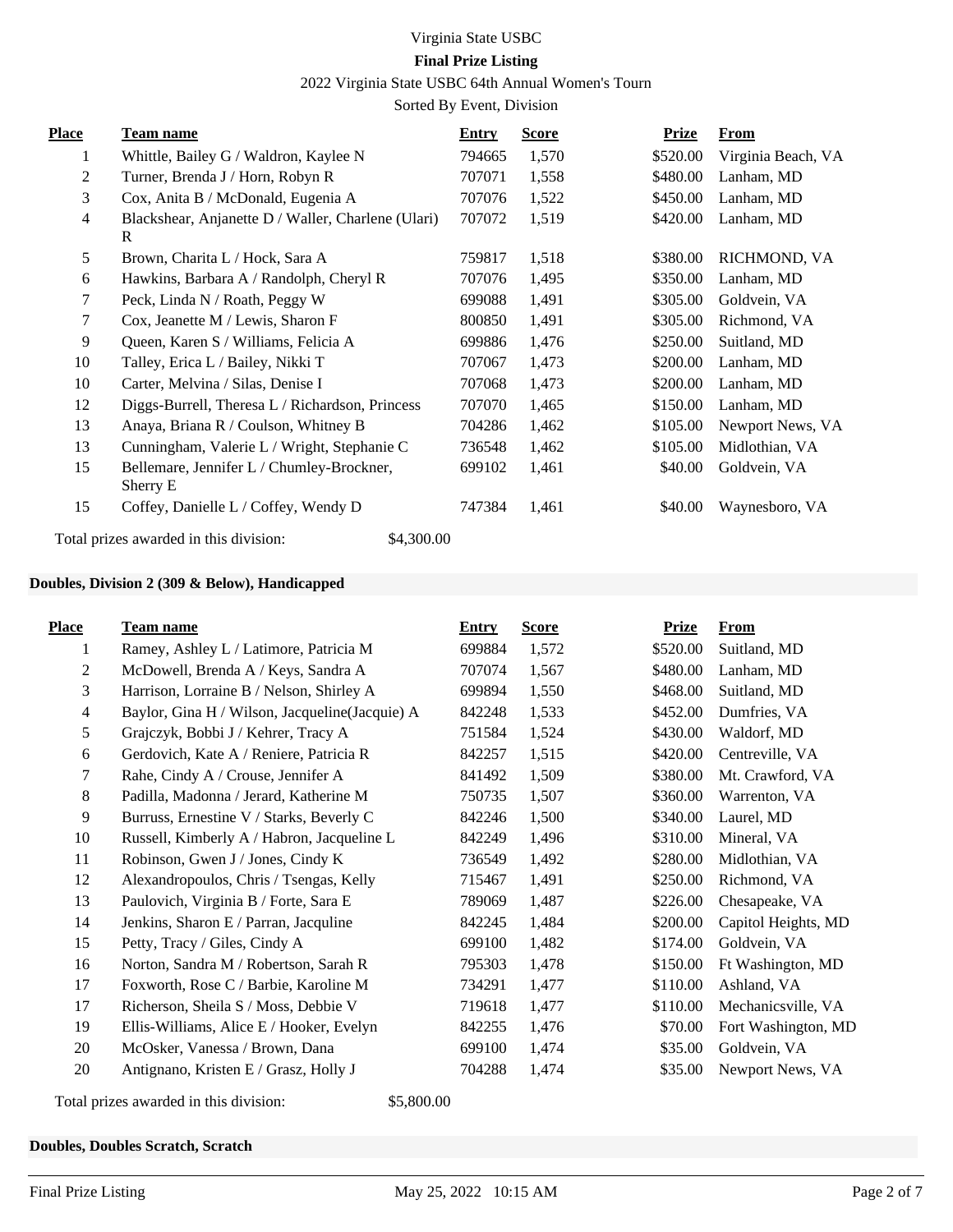2022 Virginia State USBC 64th Annual Women's Tourn

Sorted By Event, Division

| <b>Place</b> | <b>Team name</b>                                        | Entry  | <b>Score</b> | <b>Prize</b> | From                |
|--------------|---------------------------------------------------------|--------|--------------|--------------|---------------------|
|              | Jefferson, Quintina R / Goode, Stephanie E              | 707075 | 1,307        | \$200.00     | Lanham, MD          |
| 2            | Turner, Brenda J / Horn, Robyn R                        | 707071 | 1,306        | \$150.00     | Lanham, MD          |
| 3            | Blackshear, Anjanette D / Waller, Charlene (Ulari)<br>R | 707072 | 1,258        | \$120.00     | Lanham, MD          |
| 4            | Shaw-Wesby, Crystal J / Bell, Tiffany A                 | 837042 | 1,256        | \$104.00     | Pikeville, NC       |
| 5            | Love, Verniece A / Turner, Lisa F                       | 759818 | 1.246        | \$90.00      | <b>RICHMOND, VA</b> |
| 6            | Walker, Rhonda M / Morton, Ollie K                      | 736545 | 1,243        | \$70.00      | Midlothian, VA      |
| 7            | Dickerson, DeCola D / Edwards, Denise Y                 | 707070 | 1,214        | \$56.00      | Lanham, MD          |
| 8            | Diggs-Burrell, Theresa L / Richardson, Princess         | 707070 | 1,189        | \$30.00      | Lanham, MD          |
| 8            | Scott, Tiffany D / Wilson, Jacqueline B                 | 823570 | 1,189        | \$30.00      | S. Chesterfield, VA |
|              | Total prizes awarded in this division:<br>\$850.00      |        |              |              |                     |

Total prizes awarded in this event: \$10,950.00

#### **Singles, Division 1 (155 & Above), Handicapped**

| <b>Place</b>             | <b>Team name</b>         | <b>Entry</b> | <b>Score</b> | <b>Prize</b> | <b>From</b>         |
|--------------------------|--------------------------|--------------|--------------|--------------|---------------------|
| 1                        | Diggs-Burrell, Theresa L | 707070       | 845          | \$300.00     | Lanham, MD          |
| $\overline{c}$           | Thornburg, Dawn C        | 763588       | 827          | \$275.00     | Inwood, WV          |
| 3                        | Jackson, Ingrid B        | 747559       | 819          | \$268.00     | Pulaski, VA         |
| $\overline{\mathcal{L}}$ | Sams, Yasmine S          | 794665       | 814          | \$260.00     | Virginia Beach, VA  |
| 5                        | Donahue, Nannette M      | 750736       | 811          | \$252.00     | Warrenton, VA       |
| 6                        | Martin, Christy L        | 818002       | 801          | \$244.00     | Roanoke, VA         |
| 7                        | Miller, Abby T           | 704287       | 795          | \$234.00     | Newport News, VA    |
| $\,8$                    | Sharp, Andrea            | 759228       | 792          | \$222.00     | Stafford, VA        |
| 8                        | Cooper, Mary F           | 768881       | 792          | \$222.00     | Chantilly, VA       |
| 10                       | Taylor, Pamela L         | 751587       | 790          | \$206.00     | Waldorf, MD         |
| 10                       | Peoples, Carolyn V       | 842252       | 790          | \$206.00     | Chelteham, MD       |
| 12                       | Silver, Carolyn A        | 736546       | 788          | \$194.00     | Midlothian, VA      |
| 13                       | Baber, Susan D           | 747384       | 786          | \$184.00     | Waynesboro, VA      |
| 14                       | Schultz, Debbie D        | 751585       | 785          | \$172.00     | Waldorf, MD         |
| 14                       | Weaver, Lisa J           | 763589       | 785          | \$172.00     | Inwood, WV          |
| 16                       | Thompson, Ciara N        | 707080       | 779          | \$160.00     | Lanham, MD          |
| 17                       | Wheeler, Sagirah S       | 837042       | 778          | \$152.00     | Pikeville, NC       |
| 18                       | Thompson, Lynda S        | 842225       | 776          | \$144.00     | Norfolk, VA         |
| 19                       | Anderson, Noni N         | 750734       | 774          | \$131.00     | Warrenton, VA       |
| 19                       | Lomax, Cynthia A         | 842245       | 774          | \$131.00     | Capitol Heights, MD |
| 21                       | Jones, Donna B           | 825645       | 768          | \$114.00     | SALEM, VA           |
| 21                       | Spain, Dena B            | 842254       | 768          | \$114.00     | Fort Washington, MD |
| 23                       | Owens, Stephanie M       | 707079       | 765          | \$100.00     | Lanham, MD          |
| 24                       | Jackson, Angela M        | 707078       | 759          | \$88.00      | Lanham, MD          |
| 24                       | Thomas, Michelle D       | 842246       | 759          | \$88.00      | Laurel, MD          |
| 26                       | Fosmire, Michaela G      | 750733       | 758          | \$76.00      | Warrenton, VA       |
| 27                       | Coffey, Wendy D          | 747384       | 757          | \$68.00      | Waynesboro, VA      |
| 28                       | Fiorillo, Marie E        | 759091       | 756          | \$60.00      | Chantilly, VA       |
| 29                       | Walker, Rhonda M         | 736545       | 755          | \$52.00      | Midlothian, VA      |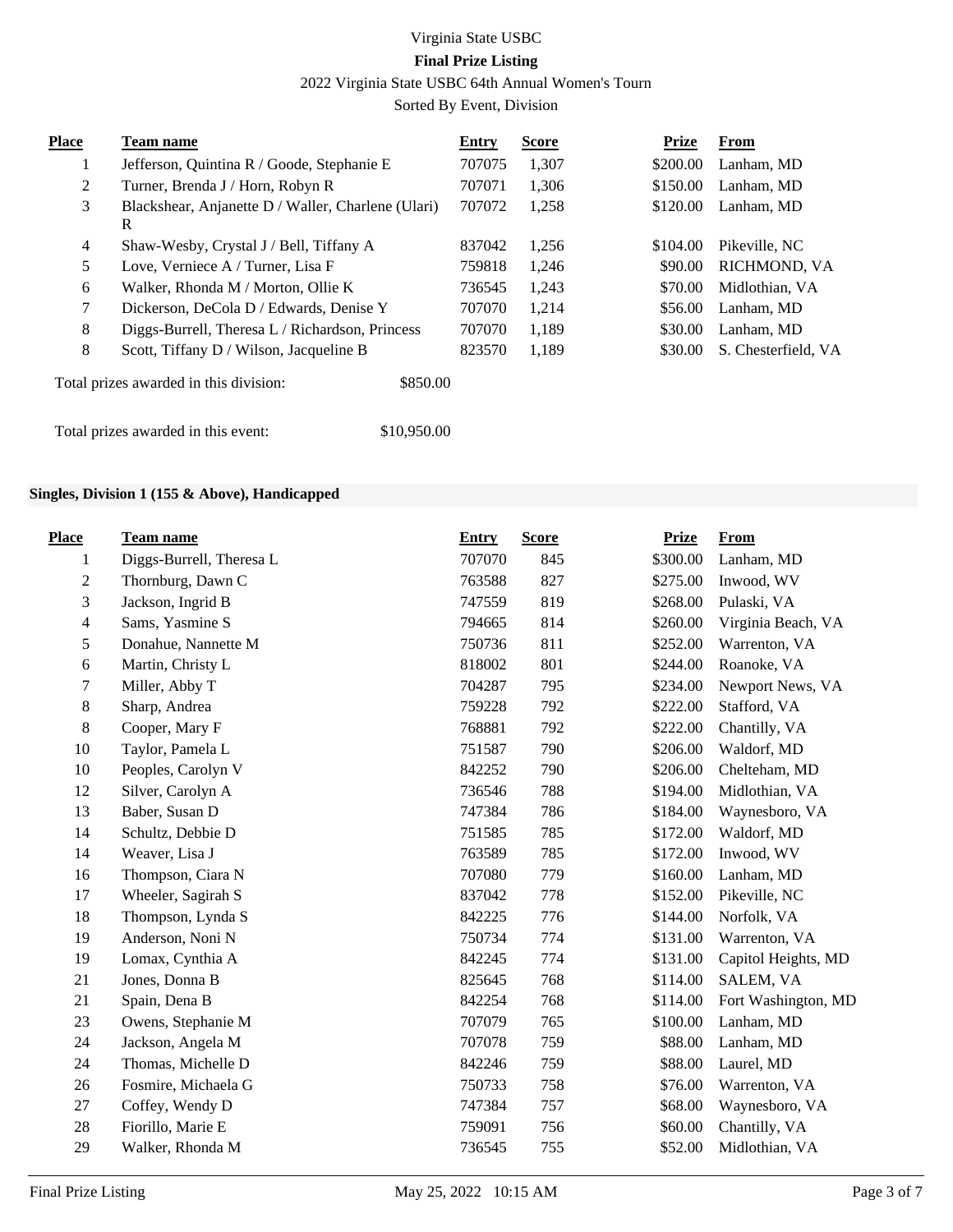2022 Virginia State USBC 64th Annual Women's Tourn

Sorted By Event, Division

| 30 | Newby, LaTisha G    | 733081 | 754 |         | \$42.00 Hopewell, VA |
|----|---------------------|--------|-----|---------|----------------------|
| 31 | Jordan, Catherine J | 699888 | 753 | \$30.00 | Suitland, MD         |
| 31 | Davis, Jennifer     | 699207 | 753 |         | \$30.00 Staunton, VA |
| 33 | Roath, Peggy W      | 699088 | 750 |         | \$14.00 Goldvein, VA |
| 33 | Russell, Kimberly A | 842249 | 750 | \$14.00 | Mineral, VA          |
|    |                     |        |     |         |                      |

Total prizes awarded in this division: \$5,019.00

#### **Singles, Division 2 (154 & Below), Handicapped**

| <b>Place</b> | <b>Team name</b>      | <b>Entry</b> | <b>Score</b> | <b>Prize</b> | From                 |
|--------------|-----------------------|--------------|--------------|--------------|----------------------|
| 1            | Petty, Tracy          | 699100       | 843          | \$300.00     | Goldvein, VA         |
| 2            | Ramey, Ashley L       | 699884       | 827          | \$275.00     | Suitland, MD         |
| 3            | Barbie, Karoline M    | 734291       | 823          | \$269.00     | Ashland, VA          |
| 4            | Harrison, Lorraine B  | 699894       | 813          | \$261.00     | Suitland, MD         |
| 5            | Carter, Brenda        | 736546       | 808          | \$255.00     | Midlothian, VA       |
| 6            | Coffey, Danielle L    | 747384       | 806          | \$241.00     | Waynesboro, VA       |
| 6            | Midkiff, Crystal M    | 818073       | 806          | \$241.00     | Covington, VA        |
| 6            | Leeper, Shana R       | 733081       | 806          | \$241.00     | Hopewell, VA         |
| 9            | Small, Sheila L       | 842255       | 804          | \$227.00     | Fort Washington, MD  |
| 10           | Hall, Shirley P       | 820058       | 803          | \$217.50     | District Heights, MD |
| 10           | Caine, Wilda          | 699887       | 803          | \$217.50     | Suitland, MD         |
| 12           | Kifer, Jannette E     | 699102       | 802          | \$207.00     | Goldvein, VA         |
| 13           | Ricks-Beach, Marilyn  | 699207       | 800          | \$200.00     | Staunton, VA         |
| 14           | Zirkle, Carol A       | 768860       | 798          | \$193.00     | <b>BURKE, VA</b>     |
| 15           | Boyd, Bettsie M       | 842235       | 794          | \$187.00     | Falls Church, VA     |
| 16           | Eden, Kelly M         | 819966       | 793          | \$180.00     | Chantilly, VA        |
| 17           | Kingsbury, Michelle E | 734270       | 792          | \$173.00     | Virginia Beach, VA   |
| 18           | Polley, Gina E        | 751586       | 787          | \$166.00     | Waldorf, MD          |
| 19           | Stephan, Virginia A   | 699097       | 786          | \$159.00     | Goldvein, VA         |
| 20           | Davis, Miranda        | 750737       | 778          | \$153.00     | Warrenton, VA        |
| 21           | Herrity, Stephanie    | 842257       | 775          | \$146.00     | Centreville, VA      |
| $22\,$       | Parran, Jacquline     | 842245       | 774          | \$139.00     | Capitol Heights, MD  |
| 23           | Eshleman, Edith       | 768860       | 771          | \$132.00     | <b>BURKE, VA</b>     |
| 24           | Tune, Armentine       | 736547       | 768          | \$122.00     | Midlothian, VA       |
| 24           | Hansen, Shelly M      | 699092       | 768          | \$122.00     | Goldvein, VA         |
| 26           | Friend, Sandra L      | 699090       | 763          | \$112.00     | Goldvein, VA         |
| 27           | Daniel, Doreen G      | 734291       | 762          | \$98.34      | Ashland, VA          |
| $27\,$       | Fuller, Sherry L      | 823648       | 762          | \$98.33      | Richmond, VA         |
| 27           | Chiles, Sarah E       | 798451       | 762          | \$98.33      | Burboursville, VA    |
| 30           | Doyal, Henrietta A    | 704290       | 761          | \$74.50      | Newport News, VA     |
| 30           | McElvy, Donna T       | 750737       | 761          | \$74.50      | Warrenton, VA        |
| 30           | Disbrow, Catherine M  | 823648       | 761          | \$74.50      | Richmond, VA         |
| 33           | Young, Tameka D       | 699887       | 754          | \$74.50      | Suitland, MD         |
| 34           | Copper, Zinabeth      | 842235       | 760          | \$58.00      | Falls Church, VA     |
| 35           | Donnian, Carol J      | 751586       | 757          | \$47.50      | Waldorf, MD          |
| 35           | Palaszczuk, Rita E    | 759091       | 757          | \$47.50      | Chantilly, VA        |
| 37           | Will, Virginia K      | 711091       | 755          | \$37.00      | Lexington, VA        |
| 38           | Roach, Verna M        | 720095       | 754          | \$30.00      | Petersburg, VA       |
| 39           | Colding, Tina L       | 699892       | 753          | \$24.00      | Suitland, MD         |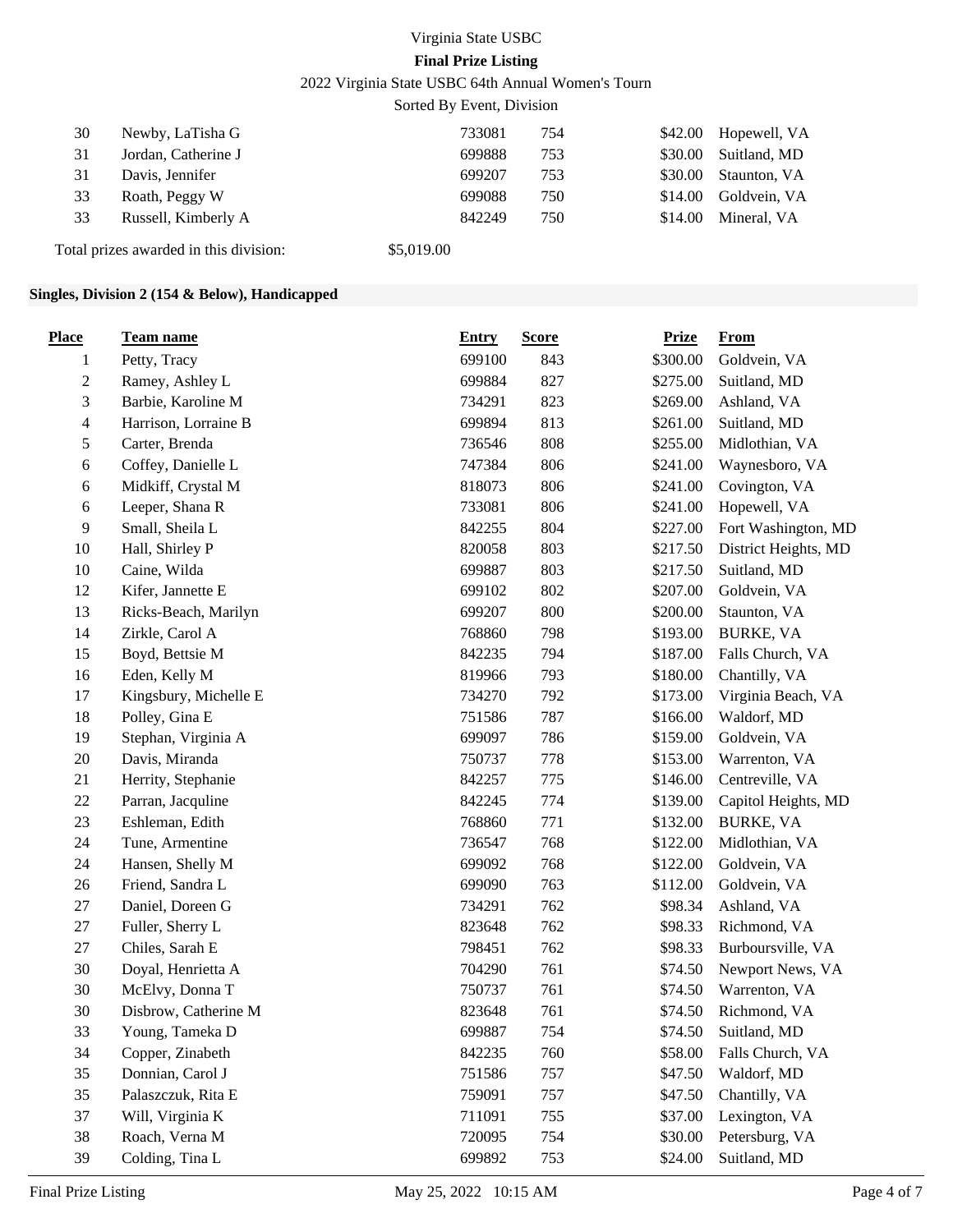2022 Virginia State USBC 64th Annual Women's Tourn

Sorted By Event, Division

| 40  | Carter, Melvina      | 707068 | 752 | $$13.50$ Lanham, MD  |
|-----|----------------------|--------|-----|----------------------|
| -40 | Latimore, Patricia M | 699884 |     | \$13.50 Suitland, MD |

Total prizes awarded in this division: \$6,000.00

### **Singles, Singles Scratch, Scratch**

| Place        | Team name                              | <b>Entry</b> | <b>Score</b> | <b>Prize</b> | <b>From</b>         |
|--------------|----------------------------------------|--------------|--------------|--------------|---------------------|
| 1            | Wheeler, Sagirah S                     | 837042       | 724          | \$100.00     | Pikeville, NC       |
| $\mathbf{2}$ | Miller, Abby T                         | 704287       | 723          | \$80.00      | Newport News, VA    |
| 3            | Reynolds, Chelsea L                    | 747384       | 710          | \$78.00      | Waynesboro, VA      |
| 4            | Diggs-Burrell, Theresa L               | 707070       | 695          | \$75.00      | Lanham, MD          |
| 5            | Shaw-Wesby, Crystal J                  | 837042       | 685          | \$70.00      | Pikeville, NC       |
| 6            | Sharp, Andrea                          | 759228       | 684          | \$66.00      | Stafford, VA        |
| 7            | Thompson, Ciara N                      | 707080       | 683          | \$62.00      | Lanham, MD          |
| 8            | Bell, Tiffany A                        | 837042       | 669          | \$57.00      | Pikeville, NC       |
| 9            | Clay, Kristan S                        | 842253       | 662          | \$50.00      | Washington, DC      |
| 9            | Ford, Yvette                           | 707075       | 662          | \$50.00      | Lanham, MD          |
| 11           | Taylor, Pamela L                       | 751587       | 661          | \$43.00      | Waldorf, MD         |
| 12           | Baber, Susan D                         | 747384       | 654          | \$36.00      | Waynesboro, VA      |
| 12           | Lewis, Tracie M                        | 823569       | 654          | \$36.00      | S. Chesterfield, VA |
| 14           | Rowlett, Kristin L                     | 759818       | 650          | \$29.00      | RICHMOND, VA        |
| 15           | Randolph, Denise L                     | 823569       | 637          | \$24.00      | S. Chesterfield, VA |
| 16           | Goode, Stephanie E                     | 707075       | 630          | \$19.00      | Lanham, MD          |
| 17           | Colbert, Debra                         | 707071       | 624          | \$15.00      | Lanham, MD          |
| 18           | Coffey, Wendy D                        | 747384       | 616          | \$10.00      | Waynesboro, VA      |
|              | Total prizes awarded in this division: | \$900.00     |              |              |                     |

Total prizes awarded in this event: \$11,919.00

### **All Events Handicap, Division 1 (155 & Above), Handicapped**

| <b>Place</b>   | Team name                | <b>Entry</b> | <b>Score</b> | <b>Prize</b> | <b>From</b>         |
|----------------|--------------------------|--------------|--------------|--------------|---------------------|
| $\perp$        | Diggs-Burrell, Theresa L | 707070       | 2,358        | \$350.00     | Lanham, MD          |
| 2              | Turner, Brenda J         | 707071       | 2,346        | \$300.00     | Lanham, MD          |
| 3              | Schultz, Debbie D        | 751585       | 2,321        | \$275.00     | Waldorf, MD         |
| $\overline{4}$ | Coffey, Wendy D          | 747384       | 2,315        | \$250.00     | Waynesboro, VA      |
| 5              | Scott, Tiffany D         | 823570       | 2,313        | \$225.00     | S. Chesterfield, VA |
| 6              | Sams, Yasmine S          | 794665       | 2,309        | \$200.00     | Virginia Beach, VA  |
| $\tau$         | Kehrer, Tracy A          | 751584       | 2,296        | \$190.00     | Waldorf, MD         |
| 8              | Waldron, Kaylee N        | 794665       | 2,262        | \$165.00     | Virginia Beach, VA  |
| 8              | Dyson, Sharman S         | 834355       | 2,262        | \$165.00     | Falls Church, VA    |
| 10             | Bellemare, Jennifer L    | 699102       | 2,261        | \$150.00     | Goldvein, VA        |
| 11             | Jefferson, Alfreda Y     | 707079       | 2,260        | \$140.00     | Lanham, MD          |
| 12             | Bell, Trina-Renee M      | 707069       | 2,258        | \$120.00     | Lanham, MD          |
| 13             | Jackson, Angela M        | 707078       | 2,253        | \$105.00     | Lanham, MD          |
| 13             | Hatch, Sherri S          | 720095       | 2,253        | \$105.00     | Petersburg, VA      |
| 15             | Randolph, Denise L       | 823569       | 2,252        | \$90.00      | S. Chesterfield, VA |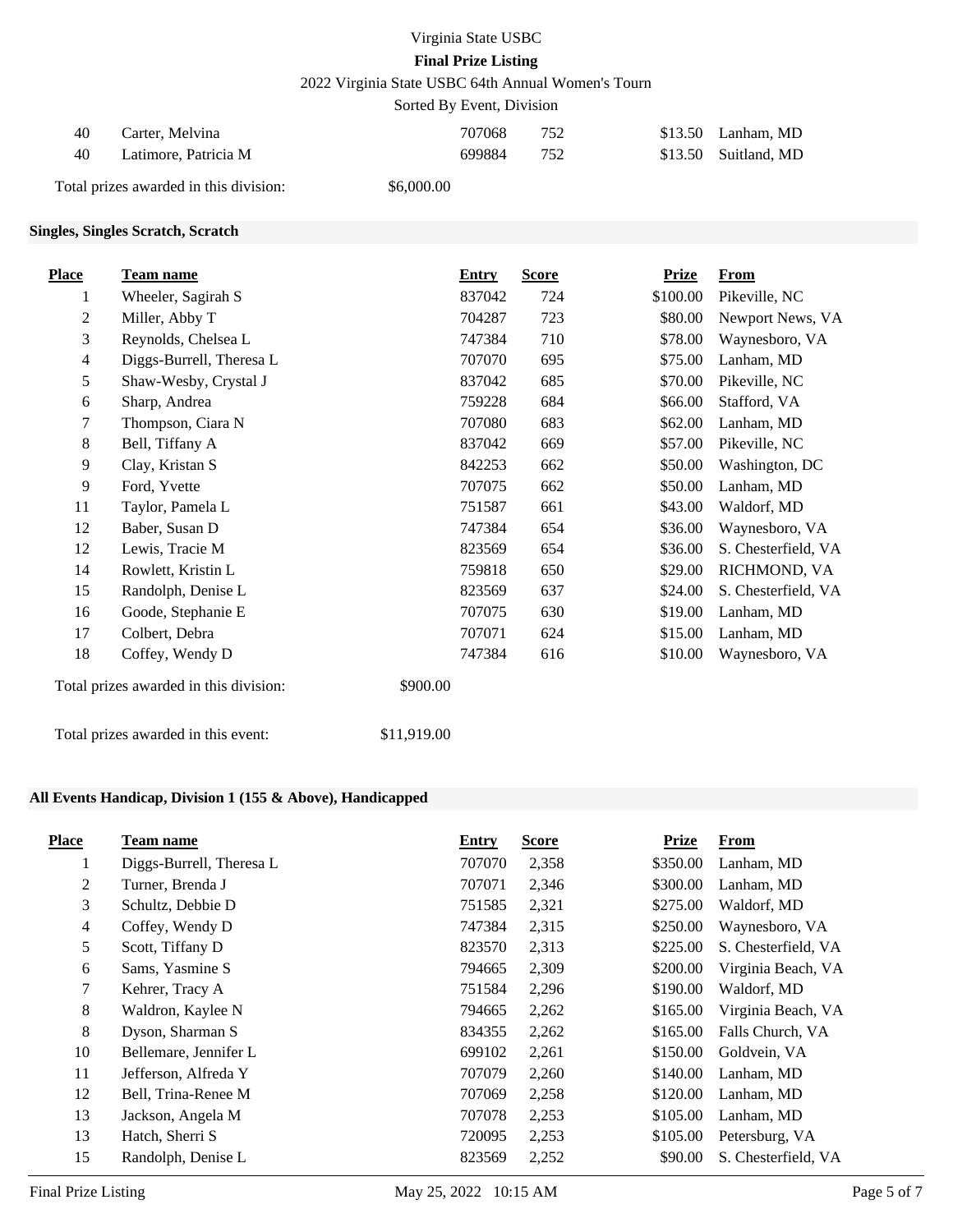2022 Virginia State USBC 64th Annual Women's Tourn

Sorted By Event, Division

| 16                                     | Jackson, Ingrid B  | 747559     | 2.248 |         | \$80.00 Pulaski, VA   |
|----------------------------------------|--------------------|------------|-------|---------|-----------------------|
| 17                                     | Myers, Elainea R   | 842252     | 2.244 |         | \$70.00 Chelteham, MD |
| 18                                     | Newman, Donna R    | 699099     | 2.234 | \$60.00 | Goldvein, VA          |
| 19                                     | McCamey, Metchel H | 842252     | 2.233 | \$50.00 | Chelteham, MD         |
| 20                                     | Silver, Carolyn A  | 736546     | 2.231 | \$40.00 | Midlothian, VA        |
| Total prizes awarded in this division: |                    | \$3,130.00 |       |         |                       |

# **All Events Handicap, Division 2 (154 & Below), Handicapped**

| <b>Place</b>                           | <b>Team name</b>     | <b>Entry</b> | <b>Score</b> | <b>Prize</b> | <b>From</b>         |
|----------------------------------------|----------------------|--------------|--------------|--------------|---------------------|
| 1                                      | Ramey, Ashley L      | 699884       | 2,575        | \$375.00     | Suitland, MD        |
| $\mathbf{2}$                           | Petty, Tracy         | 699100       | 2,406        | \$320.00     | Goldvein, VA        |
| 3                                      | Harrison, Lorraine B | 699894       | 2,401        | \$290.00     | Suitland, MD        |
| 4                                      | Hamlett, Mya         | 699207       | 2,397        | \$270.00     | Staunton, VA        |
| 5                                      | Caine, Wilda         | 699887       | 2,363        | \$250.00     | Suitland, MD        |
| 6                                      | Owen, Susan I        | 699204       | 2,330        | \$240.00     | Staunton, VA        |
| 7                                      | Crouse, Jennifer A   | 841492       | 2,324        | \$225.00     | Mt. Crawford, VA    |
| 8                                      | Tune, Armentine      | 736547       | 2,322        | \$220.00     | Midlothian, VA      |
| 9                                      | Kifer, Jannette E    | 699102       | 2,314        | \$200.00     | Goldvein, VA        |
| 10                                     | Leeper, Shana R      | 733081       | 2,299        | \$180.00     | Hopewell, VA        |
| 11                                     | Coffey, Danielle L   | 747384       | 2,289        | \$155.00     | Waynesboro, VA      |
| 11                                     | Eden, Kelly M        | 819966       | 2,289        | \$155.00     | Chantilly, VA       |
| 13                                     | Giles, Cindy A       | 699100       | 2,281        | \$140.00     | Goldvein, VA        |
| 14                                     | Barbie, Karoline M   | 734291       | 2,280        | \$130.00     | Ashland, VA         |
| 15                                     | Doyal, Henrietta A   | 704290       | 2,276        | \$120.00     | Newport News, VA    |
| 16                                     | Maclin, Doris G      | 719618       | 2,269        | \$100.00     | Mechanicsville, VA  |
| 17                                     | Munson, Teresa J     | 704289       | 2,251        | \$100.00     | Newport News, VA    |
| 18                                     | Carter, Melvina      | 707068       | 2,250        | \$85.00      | Lanham, MD          |
| 18                                     | Hooker, Evelyn       | 842255       | 2,250        | \$85.00      | Fort Washington, MD |
| 20                                     | Baylor, Gina H       | 842248       | 2,244        | \$75.00      | Dumfries, VA        |
| 21                                     | Bowden, Kristina M   | 704291       | 2,243        | \$35.00      | Newport News, VA    |
| 21                                     | Parran, Jacquline    | 842245       | 2,243        | \$35.00      | Capitol Heights, MD |
| Total prizes awarded in this division: |                      | \$3,785.00   |              |              |                     |
| Total prizes awarded in this event:    |                      | \$6,915.00   |              |              |                     |

#### **All Events Scratch, All Events Scratch, Scratch**

| <b>Place</b> | Team name                | <b>Entry</b> | <b>Score</b> | Prize    | <b>From</b>         |
|--------------|--------------------------|--------------|--------------|----------|---------------------|
|              | Wheeler, Sagirah S       | 837042       | 2,031        | \$100.00 | Pikeville, NC       |
| 2            | Bell, Tiffany A          | 837042       | 2.014        | \$78.00  | Pikeville, NC       |
| 3            | Clay, Kristan S          | 842253       | 1,987        | \$75.00  | Washington, DC      |
| 4            | Turner, Brenda J         | 707071       | 1.959        | \$71.00  | Lanham, MD          |
|              | Shaw-Wesby, Crystal J    | 837042       | 1,955        | \$67.00  | Pikeville, NC       |
| 6            | Randolph, Denise L       | 823569       | 1,928        | \$63.00  | S. Chesterfield, VA |
|              | Diggs-Burrell, Theresa L | 707070       | 1,908        | \$59.00  | Lanham, MD          |
| 8            | Jefferson, Quintina R    | 707075       | 1,899        | \$56.00  | Lanham, MD          |